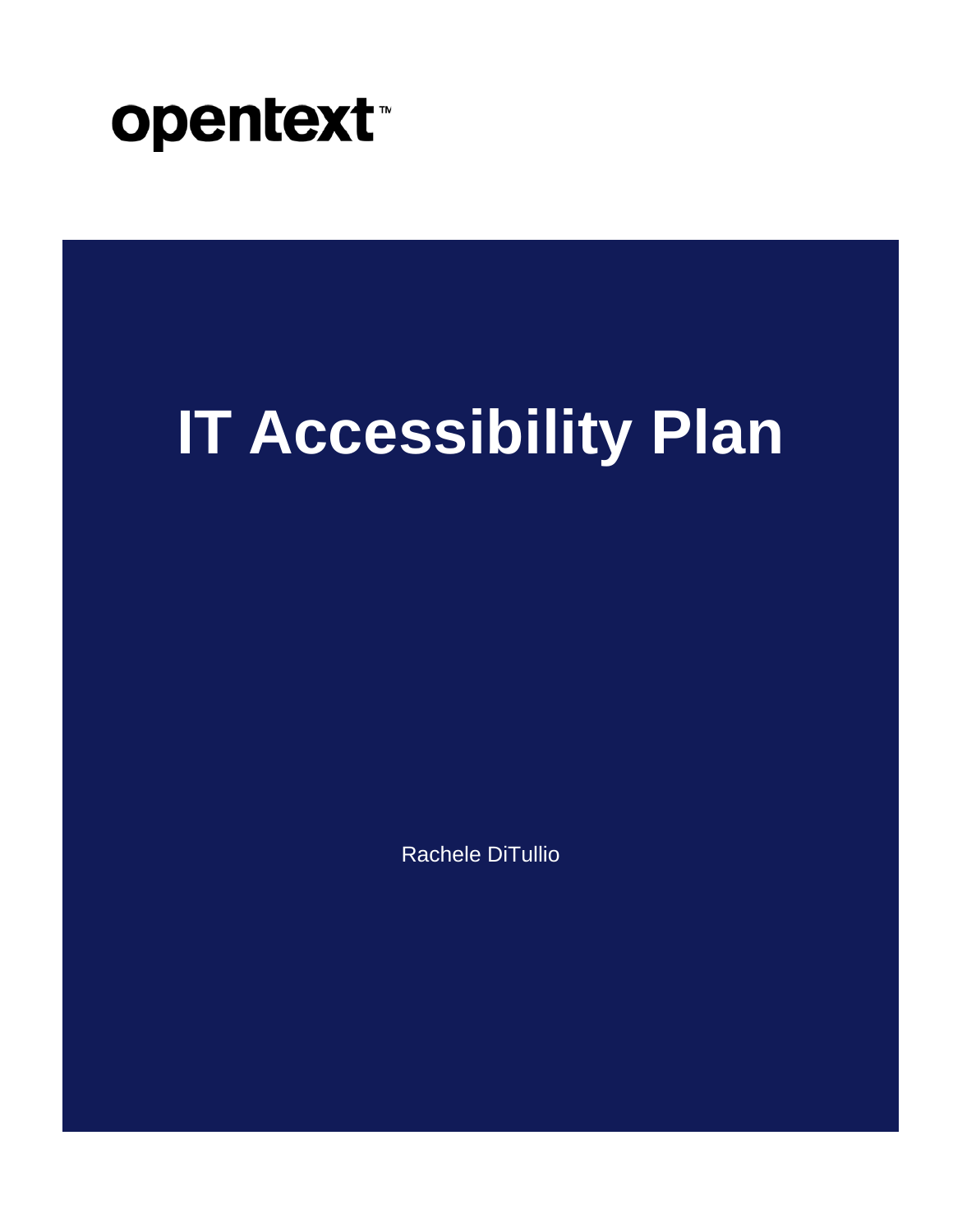### **Contents**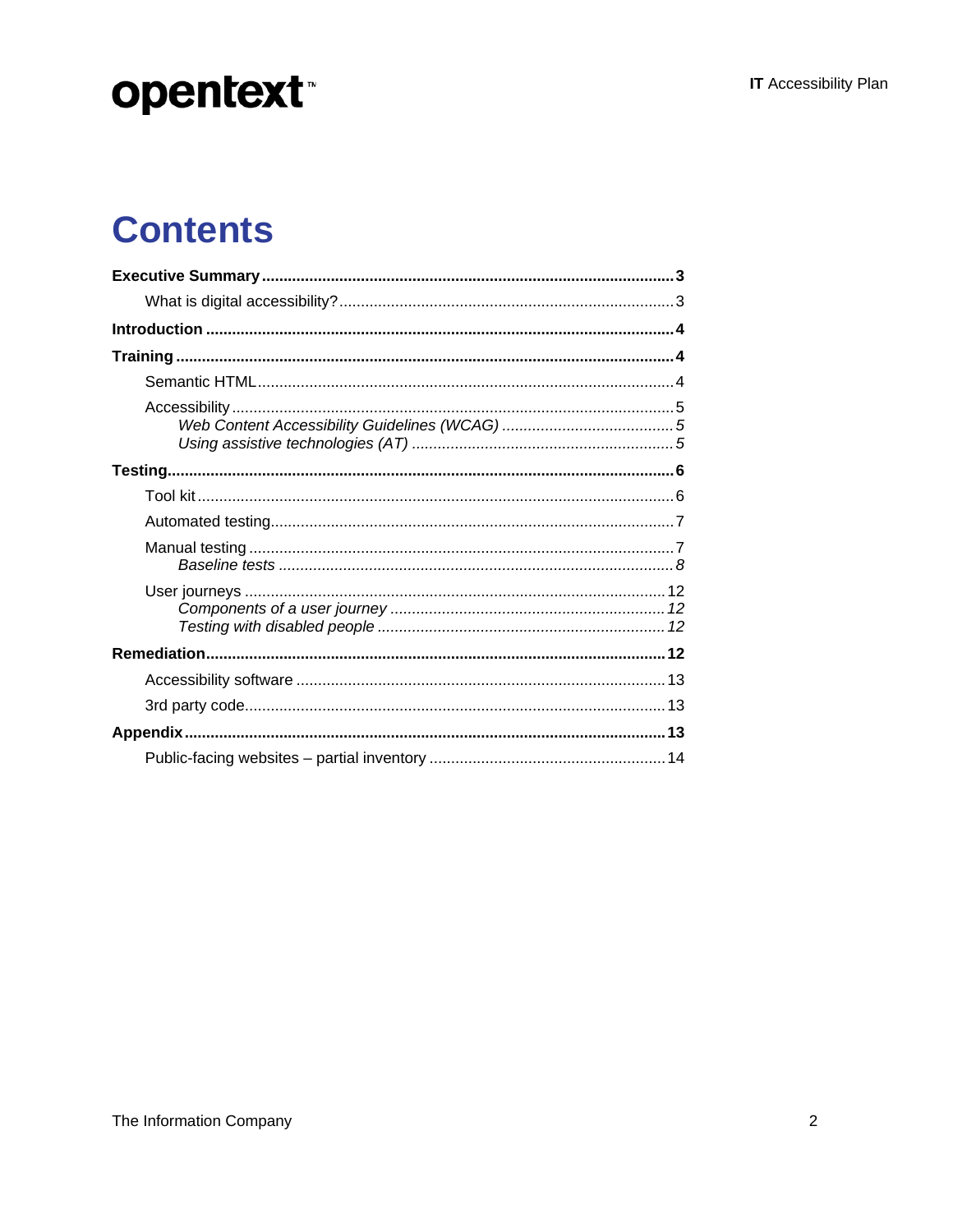### <span id="page-2-0"></span>**Executive Summary**

Starting 1 January 2021, the [Accessibility for Ontarians with Disabilities Act \(2005\)](https://www.deque.com/blog/are-you-ready-for-the-aoda-2021-deadline/) requires all publicfacing websites and web content for companies headquartered in Ontario conform to the *Web Content Accessibility Guidelines* (WCAG) 2.0 Level AA, a set of 38 success criteria used for testing.

OpenText's digital properties must be surveyed, counted and categorized to determine:

- Legacy properties that require updating
- New properties that require prevention
- Compliant properties that require monitoring

Some properties, like [www.opentext.com,](http://www.opentext.com/) have undergone accessibility updates and will be brought into compliance during the OpenText Modernization project in flight.

All other sites must be evaluated for

- Remediation: Keep existing website "as-is" and fix as many accessibility problems as possible.
- Replacement: Rebuild the website with accessible best practices.
- Retirement: Migrate needed content to a compliant website and decommission the old one.

#### <span id="page-2-1"></span>**What is digital accessibility?**

Digital accessibility refers to the extent that a digital property is inclusive of disabled people, such as those with low vision, deafness, motor or cognitive impairment. It's designing *with* disabled people to know what their needs are. If a website isn't designed with disabled people in mind, then it's not likely to be accessible.

Much in the way coding standards and expectations had to change with the introduction of responsive design, accessible design is a new way of thinking about the entire design and development process.

OpenText employees will need accessibility training to learn what the conformance standards are, how to meet them and how to test for accessibility issues before code is released.

Industry best practice indicates that it takes upwards of two years for large organizations to establish a successful accessibility program. This starts with leadership buy-in to an accessible process including:

- Time to train personnel
- Budget for accessibility software and testing with disabled people
- Accountability for accessibility goals

The preliminary count of sites requiring assessment is 33.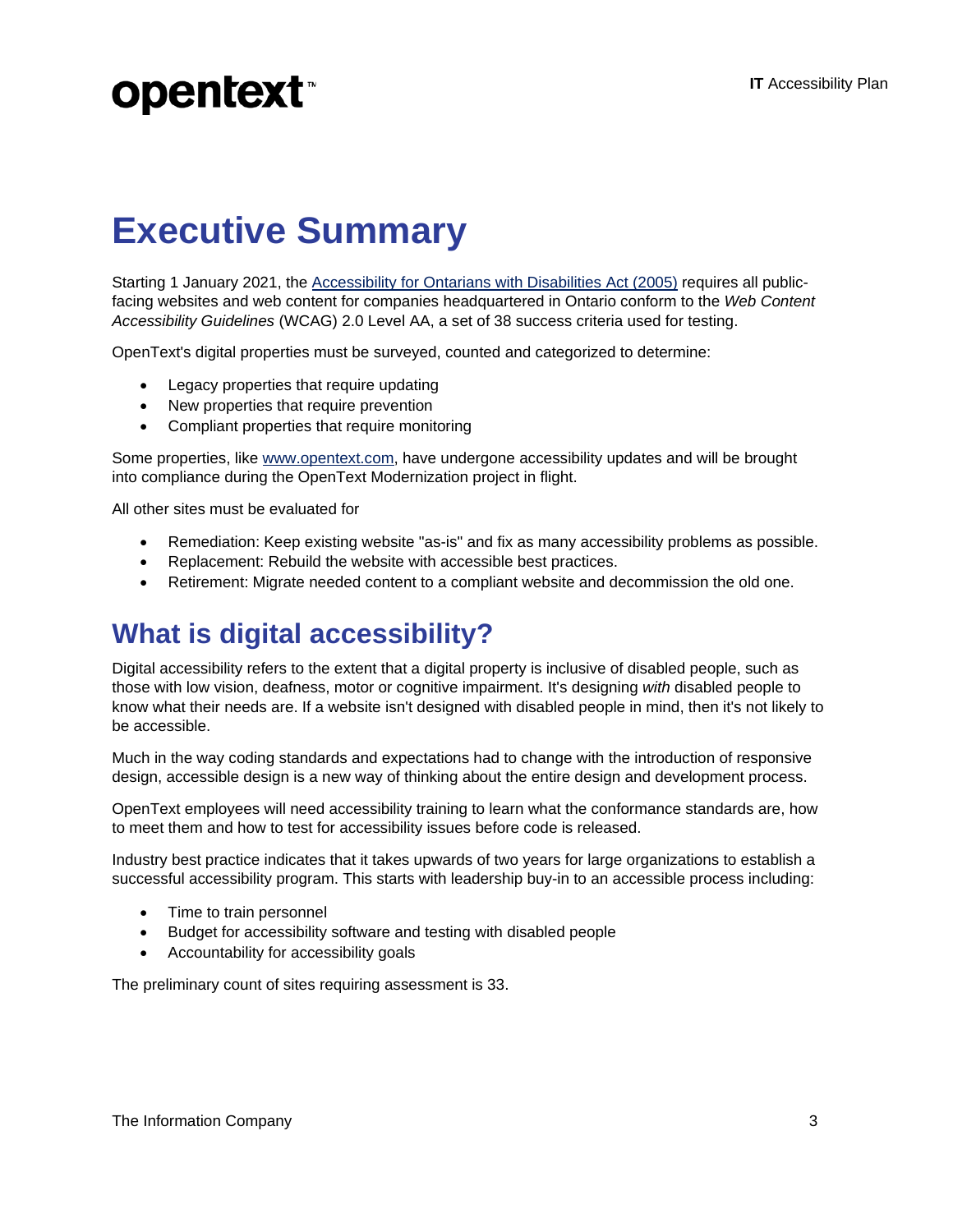### <span id="page-3-0"></span>**Introduction**

A successful accessibility program aims to reduce the number of accessibility issues in the code of websites and web applications. The tendency is to think about accessibility only at the QA testing stage, but accessibility is everyone's responsibility.

- **Manager:** Understand and champion good accessibility
- **Business analyst**: Understand the implications of poor accessibility
- **Designer**: Understand and design for accessibility
- **Developer**: Understand and build for accessibility
- **QA tester**: Understand and test for accessibility issues

Personnel need a broad understanding of accessibility concepts, practices and requirements. The following training and testing information seeks to establish a conprehensive process for preventing, finding and fixing accessibility issues that can be used for every web property at OpenText.

The goal is to standardize on an accessibility process that is centrally managed and available to IT and Digital Marketing teams.

The **appendex** is the start of an inventory of OpenText web properites supported by IT.

The rest of this document outlines process changes to

- Training on accessible coding methods
- Testing for accessibility
- Remediating accessibility issues

### <span id="page-3-1"></span>**Training**

Below are some of the gaps where IT staff require training. Everyone needs to understand what accessibility is as well as how to write good code that doesn't contain accessibility issues.

#### <span id="page-3-2"></span>**Semantic HTML**

The very foundation of accessible code is using semantic HTML and letting the browser perform as much native functionality as possible, e.g. use a button element instead of creating a custom control. The browser handles click functionality, works with space/enter keys and gets focus—functionality a developer would have to specially add to a custom control using JavaScript.

Developers need to know HTML: [Beginner's Guide to Writing Good HTML](https://websitesetup.org/html-tutorial-beginners/)

Common accessibility issues caused by bad HTML include: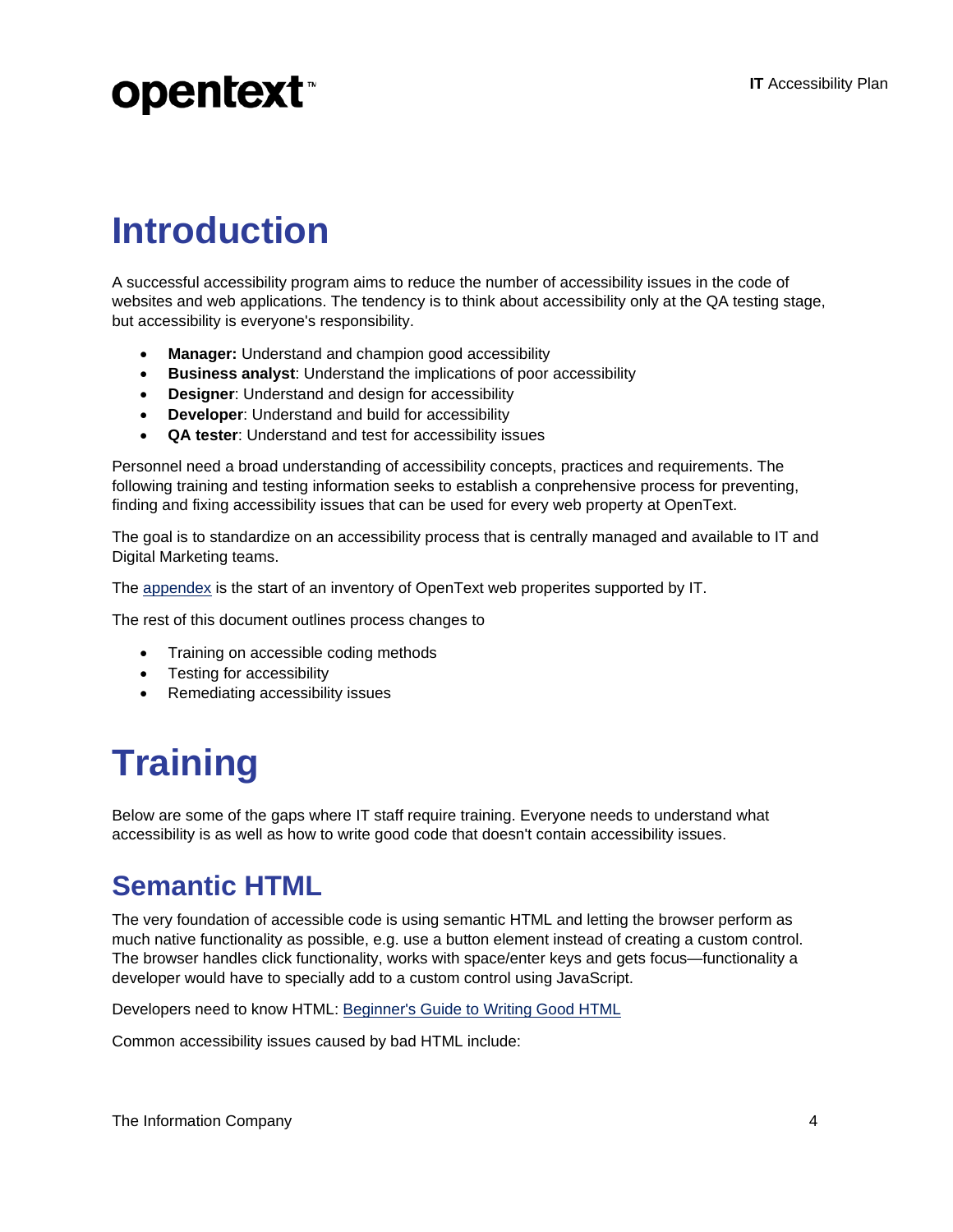- Interface controls that don't work with a keyboard
- Form inputs that don't have programmatically accessible labels
- Focus management through complicated interactions

### <span id="page-4-0"></span>**Accessibility**

Accessibility is essential for individuals and organizations that want to create high-quality websites and web applications–and not exclude people from using their products and services. All IT staff should take a basic accessibility course, such as this one from edX: [Introduction to Web Accessibility](https://www.edx.org/course/web-accessibility-introduction)

Learn about the international standards for web accessibility from the W3C–including Web Content Accessibility Guidelines (WCAG) and WAI-ARIA for Accessible Rich Internet Applications–and first steps in applying them, the broad scope of web accessibility and how disabled people use different assistive technologies and adaptive strategies.

- 1) **Module 1: What is Web Accessibility**—Introduces stories of people with disabilities, defines and scopes web accessibility and introduces its interrelations with other disciplines.
- 2) **Module 2: People and Digital Technology**—Introduces some accessibility features and barriers; presents some adaptive strategies and assistive tools; and introduces the components of web accessibility.
- 3) **Module 3: Business Case and Benefits**—Introduces the business case for web accessibility and presents some benefits, such as enhancing the brand, increasing market reach, driving innovation and minimizing legal risk.
- 4) **Module 4: Principles, Standards, and Checks**—Introduces the principles of web accessibility, as well as the international W3C Accessibility standards, and how these are developed. Provides hands-on experience checking how web pages have implemented the standards.
- 5) **Module 5: Getting Started with Accessibility**—Provides an overview of organizational planning and managing considerations to integrate accessibility throughout the web production process, and of different accessibility roles and responsibilities involved.

#### <span id="page-4-1"></span>**Web Content Accessibility Guidelines (WCAG)**

Accessibility under the AODA is evaluated using the [WCAG 2.0 Level AA success criteria](https://www.w3.org/WAI/WCAG21/quickref/?showtechniques=121¤tsidebar=%23col_customize&versions=2.0&levels=aaa) (38). These are used for accessibility testing and are also mapped to [baseline tests](#page-7-0) for manual testing. It's important to note that WCAG 2.0 became the standard in December 2008. WCAG 2.1 is the industry standard (12 additional Level A and AA success criteria) and [WCAG 3.0 is coming soon.](https://www.deque.com/blog/first-public-working-draft-wcag-3/)

#### <span id="page-4-2"></span>**Using assistive technologies (AT)**

Common AT uses include: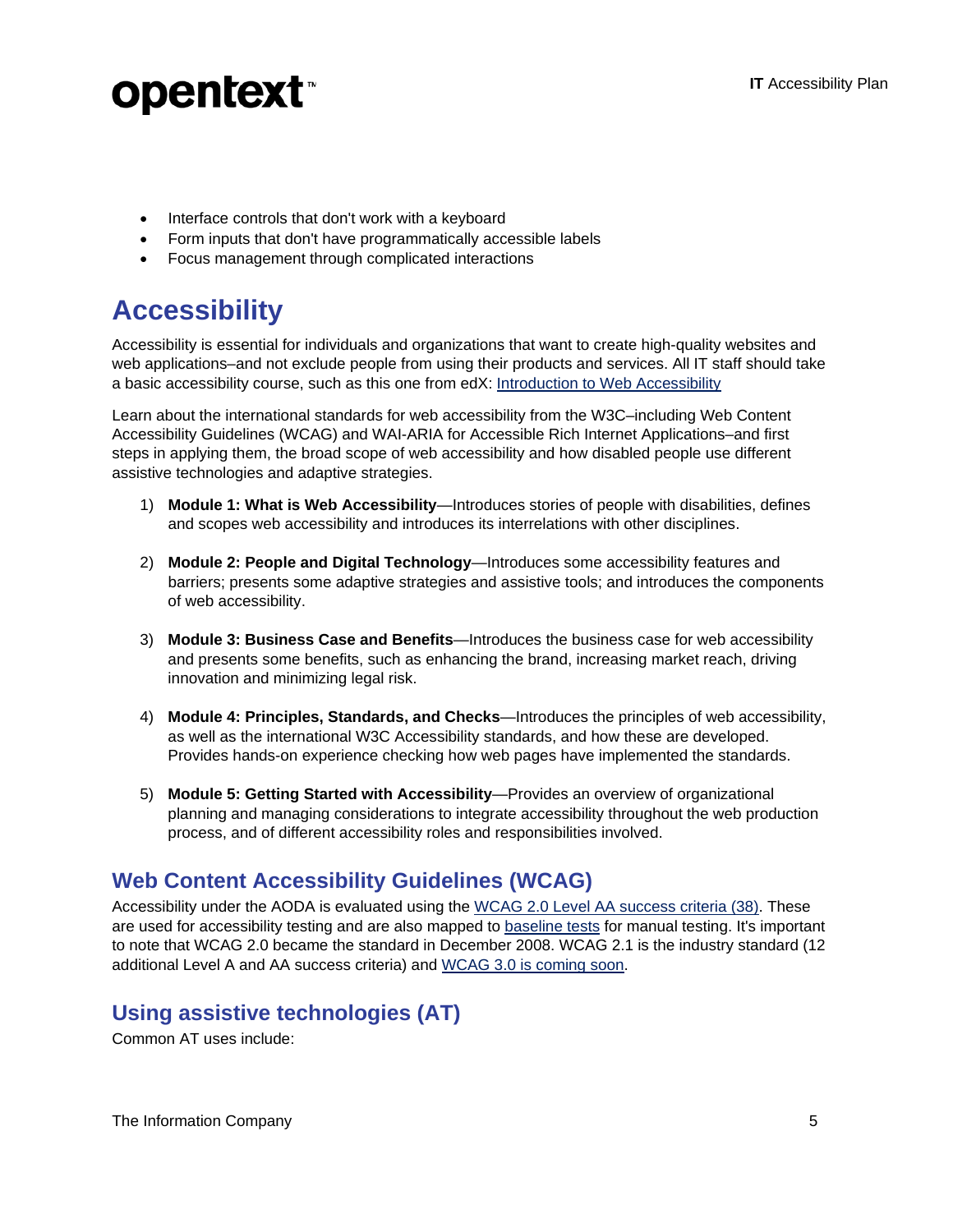

- **Screen reader**: NVDA and JAWS
- **Voice to text**: Dragon Naturally Speaking
- **Screen magnification**: ZoomText

At minimum, use of a screen reader is necessary for catching keyboard traps, hidden content that is exposed to AT and the accessible names of controls. The American Federation for the Blind (AFB) has free training on [how to use the NVDA screen reader.](https://www.afb.org/blindness-and-low-vision/using-technology/assistive-technology-videos/learn-nvda)

### <span id="page-5-0"></span>**Testing**

Accessibility testing happens at many points along a release cycle. By "shifting left" the responsibility for identifying and preventing accessibility issues, fewer problems should be detected during QA testing.

**Plan**: Business analysts, managers and stakeholders ensure accessibility is part of the scope of work for every project.

**Design**: Designers create color palettes that meet contrast requirements, good font legibility, page reflow for mobile and accessible labels for interface controls.

**Develop**: Developers ensure all interface controls can be accessed with a keyboard; page state is communicated and page history is managed in single page applications; all links and buttons have focus indicators; focus management.

**Test**: QA testers perform thorough automated and manual accessibility testing to find any remaining issues.

#### <span id="page-5-1"></span>**Tool kit**

Use the following tools for accessibility testing on Windows:

**Browser**: [Chrome](https://www.google.com/intl/en/chrome/)

**Automated testing**: [axe devtools](https://chrome.google.com/webstore/detail/axe-web-accessibility-tes/lhdoppojpmngadmnindnejefpokejbdd) (Chrome extension)

**Screen reader**: [NVDA](https://www.nvaccess.org/download/) [\(cheat sheet\)](https://dequeuniversity.com/screenreaders/nvda-keyboard-shortcuts)

**Color contrast**: [Accessible Color Picker \(Chrome extension\)](https://chrome.google.com/webstore/detail/accessible-color-picker/bgfhbflmeekopanooidljpnmnljdihld/related)

**Headings**: [HTML5 Outliner \(Chrome extension\)](https://chrome.google.com/webstore/detail/html5-outliner/afoibpobokebhgfnknfndkgemglggomo)

**Hidden content**: [JavaScript bookmarklets for accessibility testing](https://pauljadam.com/bookmarklets.html)

**Mobile:** iPhone with VoiceOver on iOS [\(cheat sheet\)](https://dequeuniversity.com/screenreaders/voiceover-ios-shortcuts)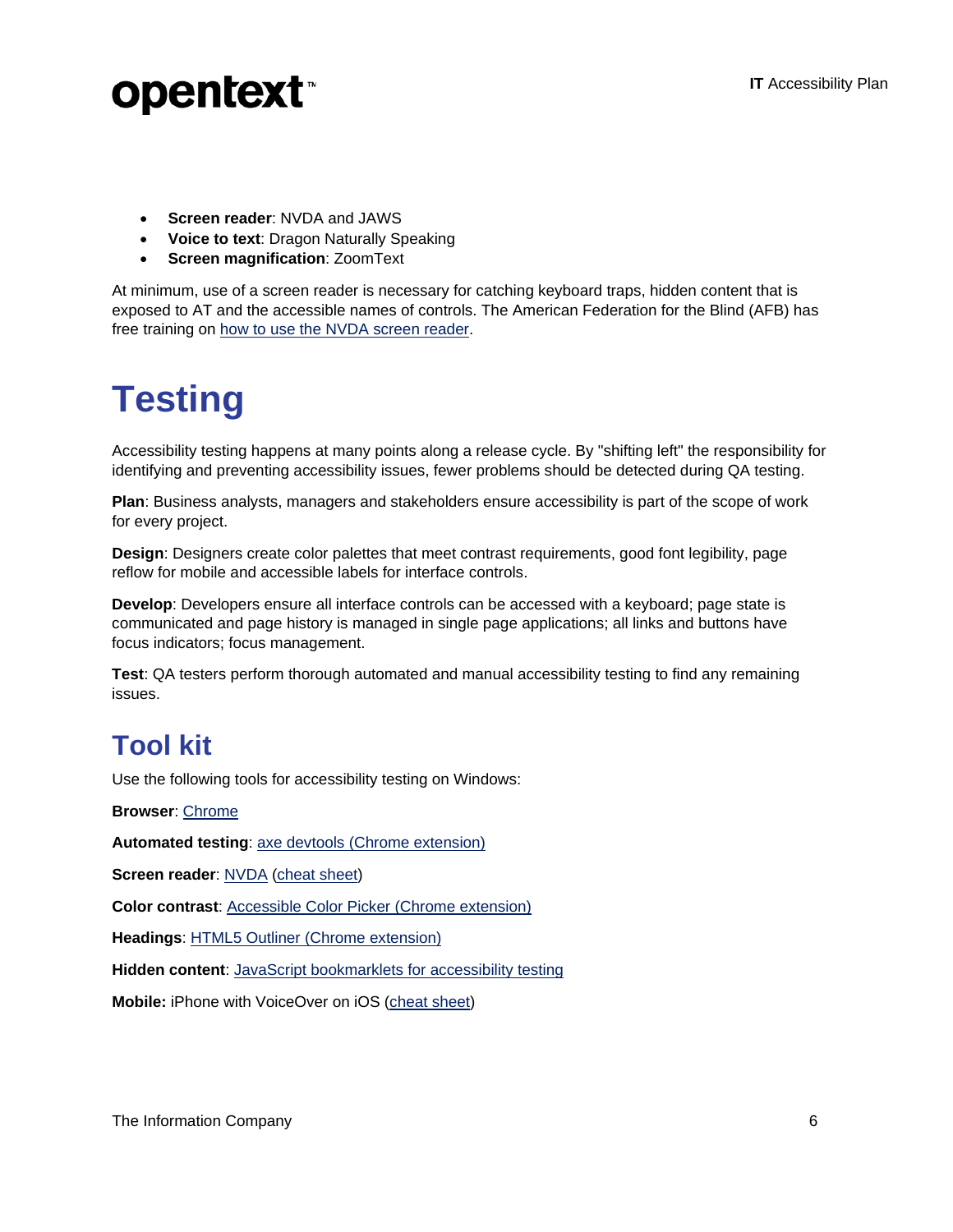### <span id="page-6-0"></span>**Automated testing**

Using axe devtools, scan each page and screen state that has unique components. Track global components like the header and footer separately from the individual page content.

Automated testing reveals some common issues:

- Color contrast
- Buttons and links without accessible names
- Form inputs without programmatically associated labels
- Images without alt text

Automated issues are found and fixed by the developer.



Automated testing can only detect a subset of accessibility issues and must be followed up by manual testing.

#### <span id="page-6-1"></span>**Manual testing**

Manual testing is required to find more difficult accessibility issues that need human verification:

• Tabbing order of the document is correct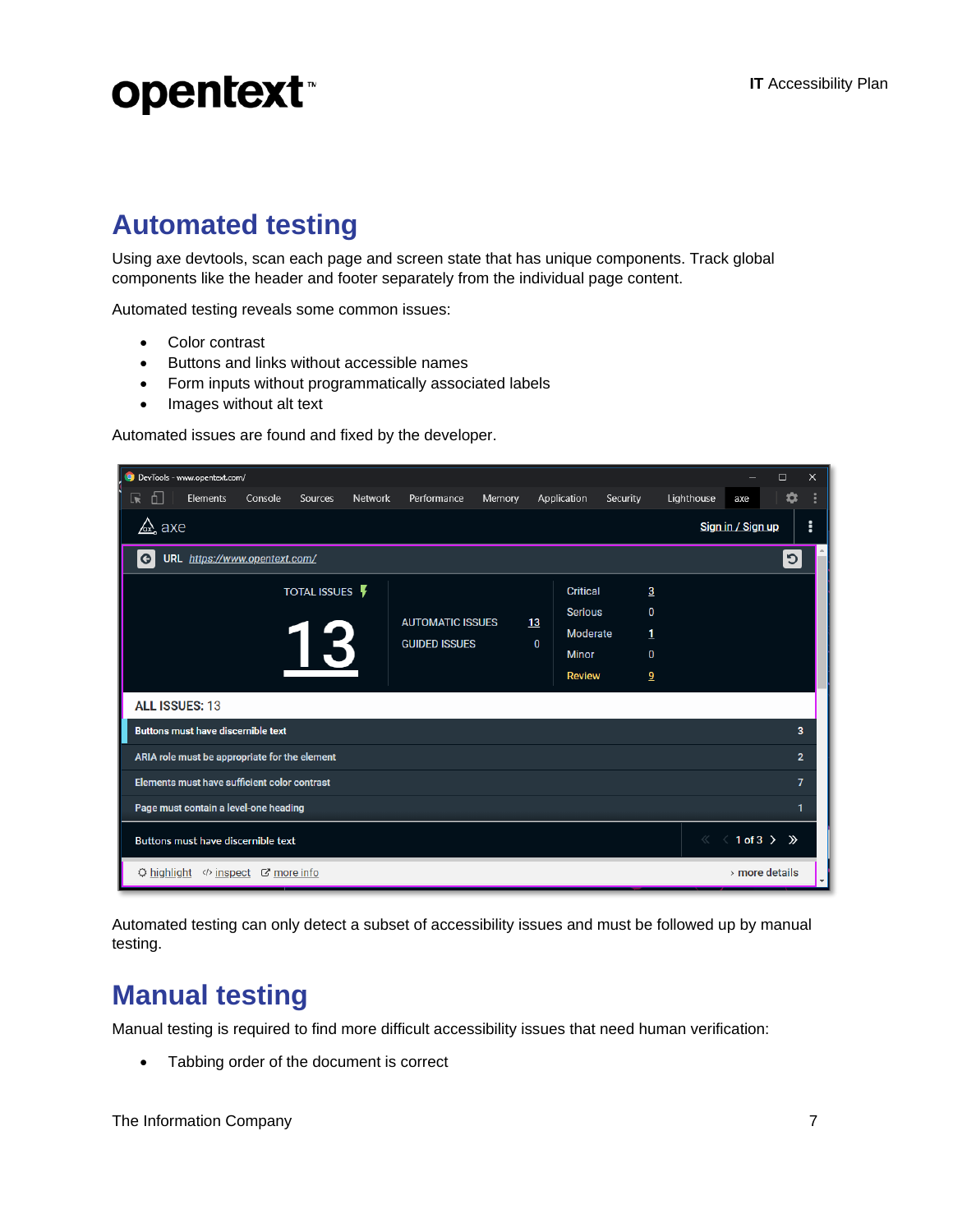- Alt text makes sense on every image
- Visible focus indication
- Keyboard access to all interface controls, etc.

Assess hidden accessibility information using [bookmarklets:](https://pauljadam.com/bookmarklets.html)

- ARIA attributes
- **Tables**
- Image alt text
- Tabbing order
- Forms, etc.

#### <span id="page-7-0"></span>**Baseline tests**

Baseline tests reduce ambiguity, increase consistency of results and emphasize testing of the methods and techniques that can reliably meet the AODA accessibility requirements, given the current state and compatibility of underlying technologies.

Each website and web application flagged for remediation goes through comprehensive manual testing of each page, screen or component to identify issues.

|    | <b>Baseline Tests</b>                                                   | <b>WCAG Success Criteria</b>                                                                                               |
|----|-------------------------------------------------------------------------|----------------------------------------------------------------------------------------------------------------------------|
| 1) | <b>Keyboard Access</b><br>1.1. Keyboard access<br>1.2. No keyboard trap | 2.1.1 Keyboard<br>2.1.2 No Keyboard Trap                                                                                   |
| 2) | <b>Focus</b><br>2.1. Visible focus<br>2.2. Focus order<br>2.3. On Focus | 2.4.3 - Focus Order<br>2.4.7 - Focus Visible<br>3.2.1 - On Focus                                                           |
| 3) | Non-Interference<br>3.1. Non-interference                               | 1.4.2 - Audio Control<br>2.1.2 - No Keyboard Trap<br>2.3.1 - Three Flashes or Below Threshold<br>2.2.2 - Pause, Stop, Hide |
| 4) | <b>Repetitive Content</b><br>4.1. Bypass blocks                         | 2.4.1 Bypass Blocks<br>3.2.3 Consistent Navigation                                                                         |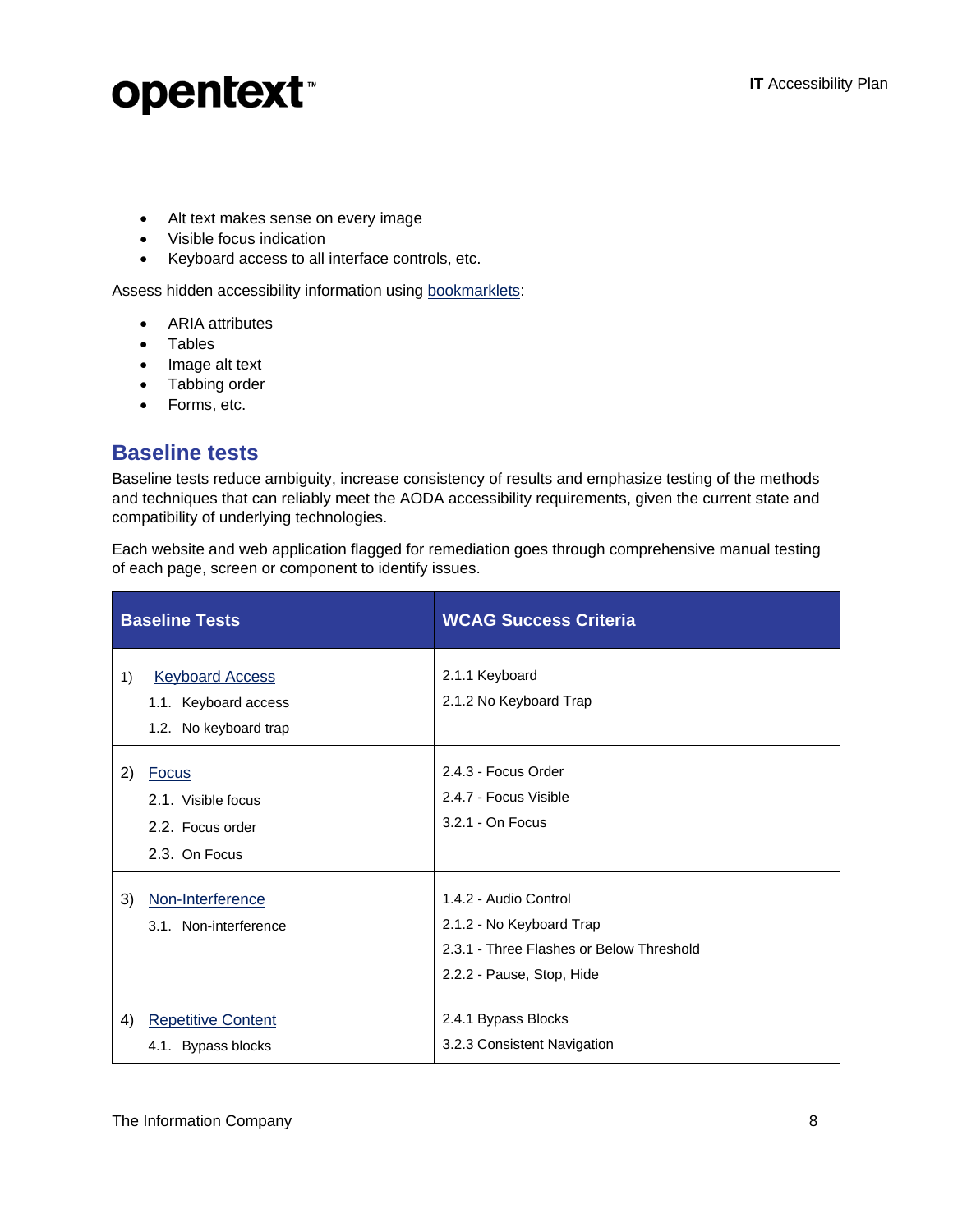| <b>Baseline Tests</b>                                                                                                                                                                                                 | <b>WCAG Success Criteria</b>                                                                                                                                                                                                                      |
|-----------------------------------------------------------------------------------------------------------------------------------------------------------------------------------------------------------------------|---------------------------------------------------------------------------------------------------------------------------------------------------------------------------------------------------------------------------------------------------|
| 4.2. Consistent navigation<br>4.3. Consistent identification                                                                                                                                                          | 3.2.4 Consistent Identification                                                                                                                                                                                                                   |
| <b>Changing Content</b><br>5)<br>5.1. Changes in content                                                                                                                                                              | 4.1.2 Name, Role, Value                                                                                                                                                                                                                           |
| 6)<br>Images<br>6.1. Meaningful images<br>6.2. Decorative images<br>6.3. Captchas<br>6.4. Images of text                                                                                                              | 1.1.1 Non-text Content<br>1.4.5 Images of Text<br>4.1.2 Name, Role, Value                                                                                                                                                                         |
| <b>Sensory Characteristics</b><br>7)<br>7.1. Use of color<br>7.2. Sensory characteristics                                                                                                                             | 1.3.3 Sensory Characteristics<br>1.4.1 Use of Color                                                                                                                                                                                               |
| 8)<br>Contrast<br>8.1. Contrast minimum                                                                                                                                                                               | 1.4.3 Contrast (Minimum)                                                                                                                                                                                                                          |
| Flashing<br>9)<br>9.1. Three flashes or below                                                                                                                                                                         | 2.3.1 Three Flashes or Below Threshold                                                                                                                                                                                                            |
| 10) Forms<br>10.1. Form names<br>10.2. Form labels descriptive<br>10.3. On input<br>10.4. Error identification<br>10.5. Form has a label<br>10.6. Error suggestion<br>10.7. Error prevention (legal, financial, data) | 1.3.1 Info and Relationships<br>2.4.6 Headings and Labels<br>3.2.2 On Input<br>3.3.1 Error Identification<br>3.3.2 Labels or Instructions<br>3.3.3 Error Suggestion<br>3.3.4 Error Prevention (Legal, Financial, Data)<br>4.1.2 Name, Role, Value |
| 11) Page Titles                                                                                                                                                                                                       | 2.4.2 Page Titled                                                                                                                                                                                                                                 |

The Information Company 9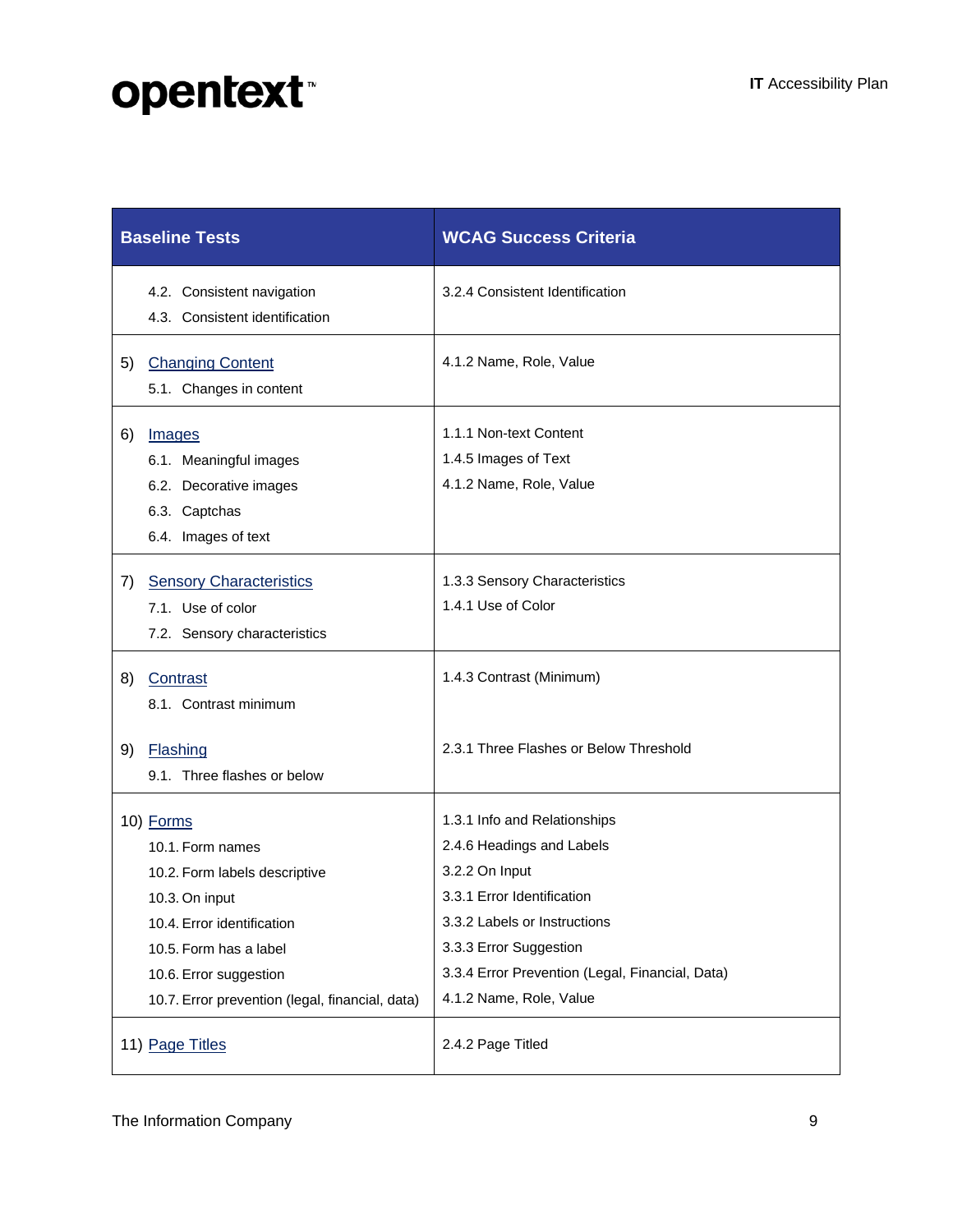| <b>Baseline Tests</b>                                                                                                                                                                                                                          | <b>WCAG Success Criteria</b>                                                                                                                                                                               |
|------------------------------------------------------------------------------------------------------------------------------------------------------------------------------------------------------------------------------------------------|------------------------------------------------------------------------------------------------------------------------------------------------------------------------------------------------------------|
| 11.1. Page titled                                                                                                                                                                                                                              |                                                                                                                                                                                                            |
| 12) Tables<br>12.1. Data tables<br>12.2. Layout tables                                                                                                                                                                                         | 1.3.1 Info and Relationships                                                                                                                                                                               |
| 13) Content Structure<br>13.1. Descriptive headings<br>13.2. Visual headings are programmatic<br>13.3. Programmatic headings<br>13.4. Visually apparent lists                                                                                  | 1.3.1 Info and Relationships<br>2.4.6 Headings and Labels                                                                                                                                                  |
| 14) Links<br>14.1. Link purpose                                                                                                                                                                                                                | 2.4.4 Link Purpose (In Context)                                                                                                                                                                            |
| 15) Language<br>15.1. Language of page<br>15.2. Language of parts                                                                                                                                                                              | 3.1.1 Language of Page<br>3.1.2 Language of Parts                                                                                                                                                          |
| 16) Audio-Only and Video-Only<br>16.1. Audio-only<br>16.2. Video-only                                                                                                                                                                          | 1.2.1 Audio-only and Video-only (Prerecorded)                                                                                                                                                              |
| 17) Synchronized Media<br>17.1. Media player controls<br>17.2. Media player caption control level<br>17.3. Media player audio description control<br>level<br>17.4. Captions (prerecorded)<br>17.5. Audio description<br>17.6. Captions (live) | 1.2.2 Captions (Prerecorded)<br>1.2.3 Audio Description or Media Alternative (Prerecorded)<br>1.2.4 Captions (Live) - not required by AODA<br>1.2.5 Audio Description (Prerecorded) - not required by AODA |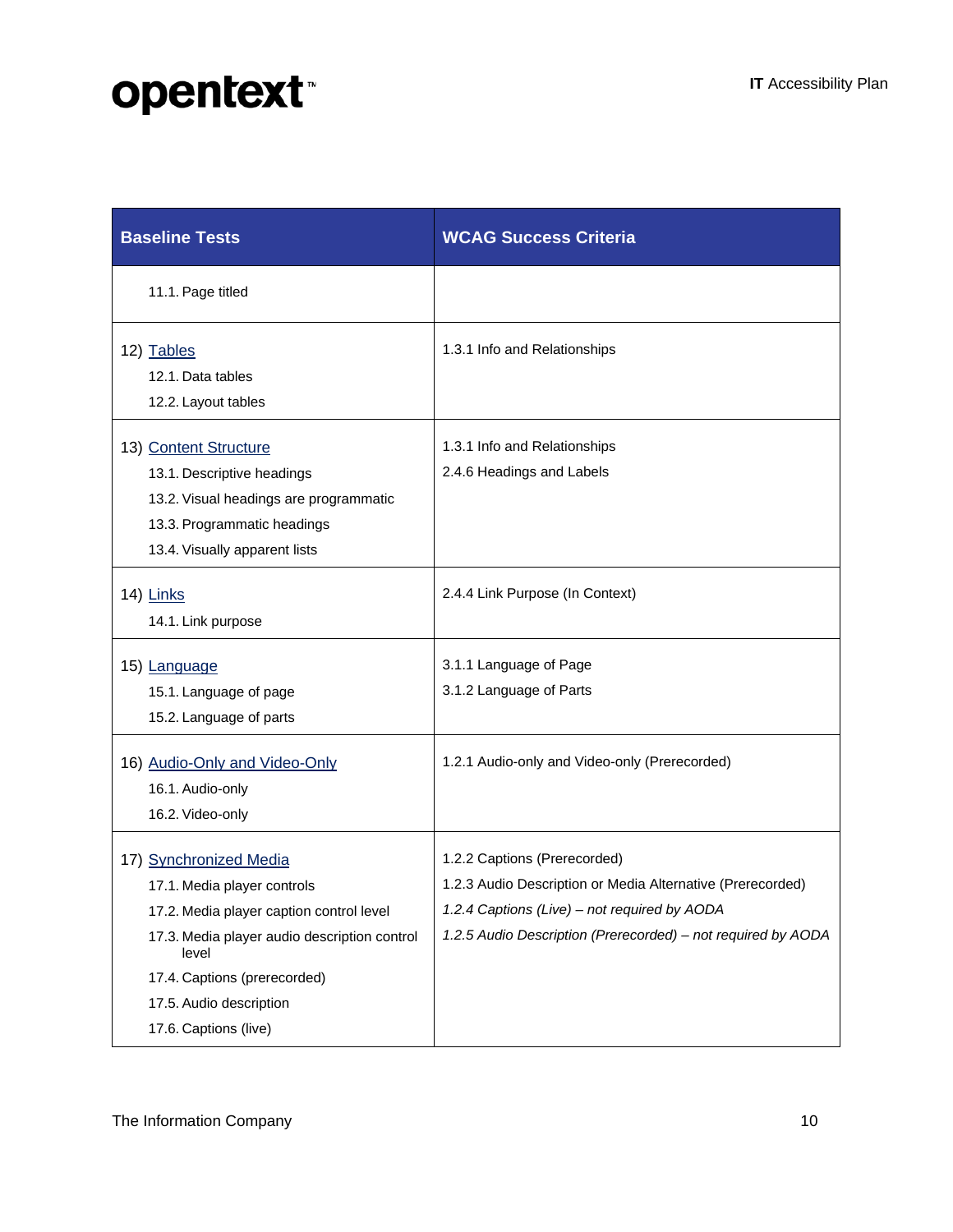| <b>Baseline Tests</b>                                                                                                             | <b>WCAG Success Criteria</b>                                                         |
|-----------------------------------------------------------------------------------------------------------------------------------|--------------------------------------------------------------------------------------|
| 18) CSS Content and Positioning<br>18.1. Meaningful background image<br>18.2. CSS positioned content                              | 1.1.1. Non-Text Content<br>1.3.1 Info and Relationships<br>1.3.2 Meaningful Sequence |
| 19) Frames and iFrames<br>19.1. Frames<br>19.2. iFrames                                                                           | 4.1.2 Name, Role, Value                                                              |
| 20) Alternate Versions<br>20.1. Conforming alternate version                                                                      | <b>WCAG Conformance Alternate Version</b>                                            |
| 21) Timed Events<br>21.1. Timing adjustable<br>21.2. Moving information<br>21.3. Auto-updating information<br>21.4. Audio control | 1.4.2 Audio Control<br>2.2.1 Timing Adjustable<br>2.2.2 Pause, Stop, Hide            |
| 22) Resize Text<br>22.1. Resize text                                                                                              | 1.4.4 Resize Text                                                                    |
| 23) Multiple Ways<br>23.1. Related web pages                                                                                      | 2.4.5 Multiple Ways                                                                  |
| 24) Parsing<br>24.1. Parsing                                                                                                      | 4.1.1 Parsing                                                                        |

WCAG 2.0 Level AA is the floor of compliance. OpenText will benefit by including newer requirements from WCAG 2.1 that may eventually be adopted by the AODA and accessibility laws in other countries.

- Reflow (responsive design)
- Content on hover
- Pointer cancellation
- Orientation (responsive design)

The Information Company 11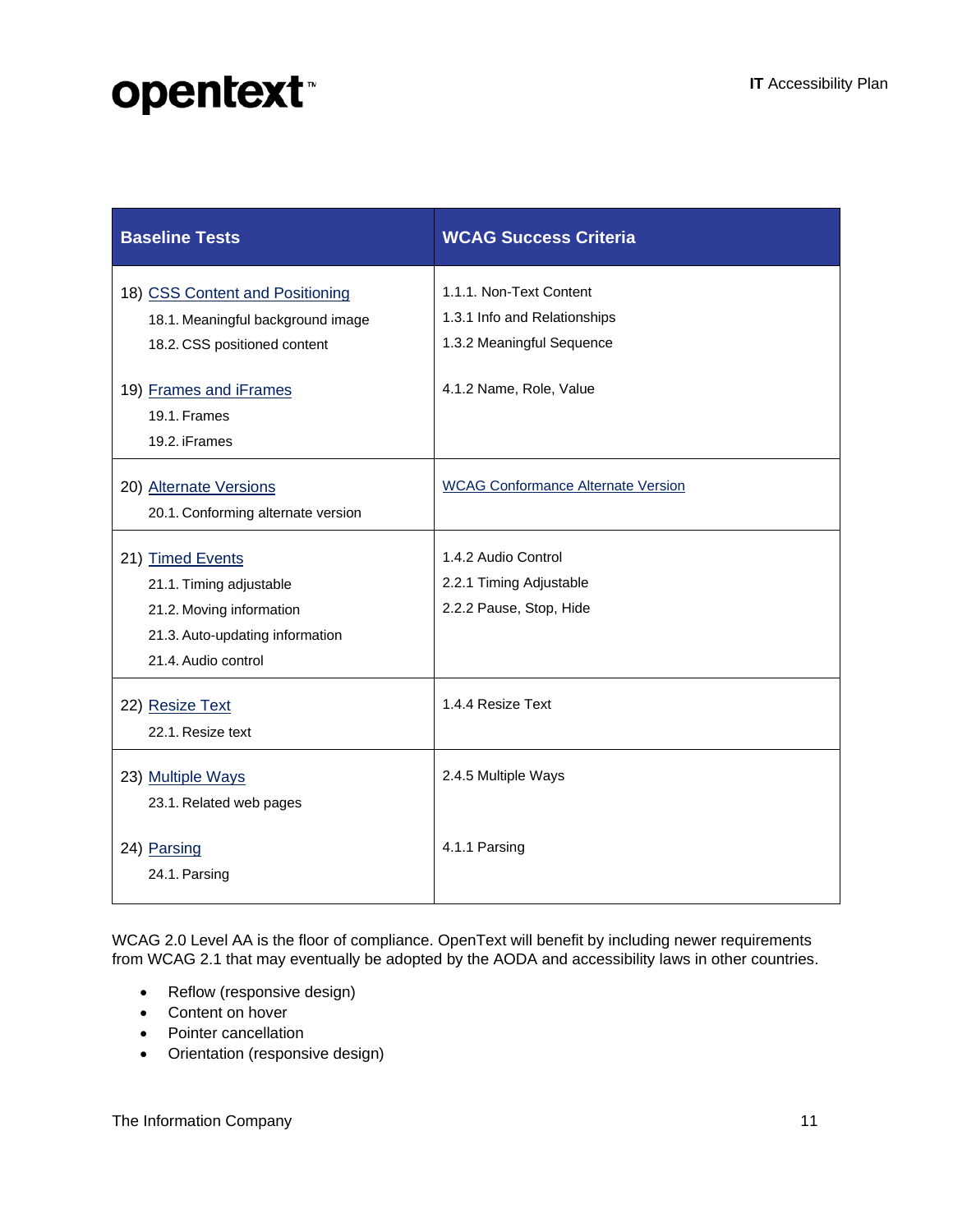

• Status messages

Developers need to perform manual testing against these baseline tests, though all tests are not applicable to every page, screen or component.

#### <span id="page-11-0"></span>**User journeys**

User journeys are step-by-step processes for reaching a goal utilizing a website or web application. Optimal user journeys are characterized by **independent** and **efficient** completion of sequential steps to reach the intended goal and will differ depending upon the user profile for whom the journey is designed.

User journeys are impacted by the selected platform on which the journey occurs and by the assistive technologies employed by the disabled user (laptop, kiosk, mobile device).

#### <span id="page-11-1"></span>**Components of a user journey**

- Surveillance: Where am I and what's around me?
- Destination: Where do I want to be?
- Navigation: How will I get there?
- Interaction: What are the tasks that I need to perform along the way?
- Completion: Indication that the goal is achieved

#### <span id="page-11-2"></span>**Testing with disabled people**

All websites and web applications should be tested by disabled people who are native users of assistive technologies like a screen reader, voice to text, braille output and zoom text across multiple devices.

[AccessWorks](https://access-works.com/) is a service for finding disabled people to evaluate websites and web applications remotely by testing specific user journeys. Compare [plans for Userzoom GO.](https://www.userzoom.com/plan-userzoom-go/)

**Basic plan**: \$250/month

### <span id="page-11-3"></span>**Remediation**

Automated and manual accessibility test results should be maintained over time for spot checks and for comparison during an annual accessibility review of each website and web application. While it is possible to do this with spreadsheets, there is immense benefit to using specialized accessibility software:

- Tracking of issues from discovery to fix
- Analysis of issue severity
- Automatic association of issues to specific success criteria failures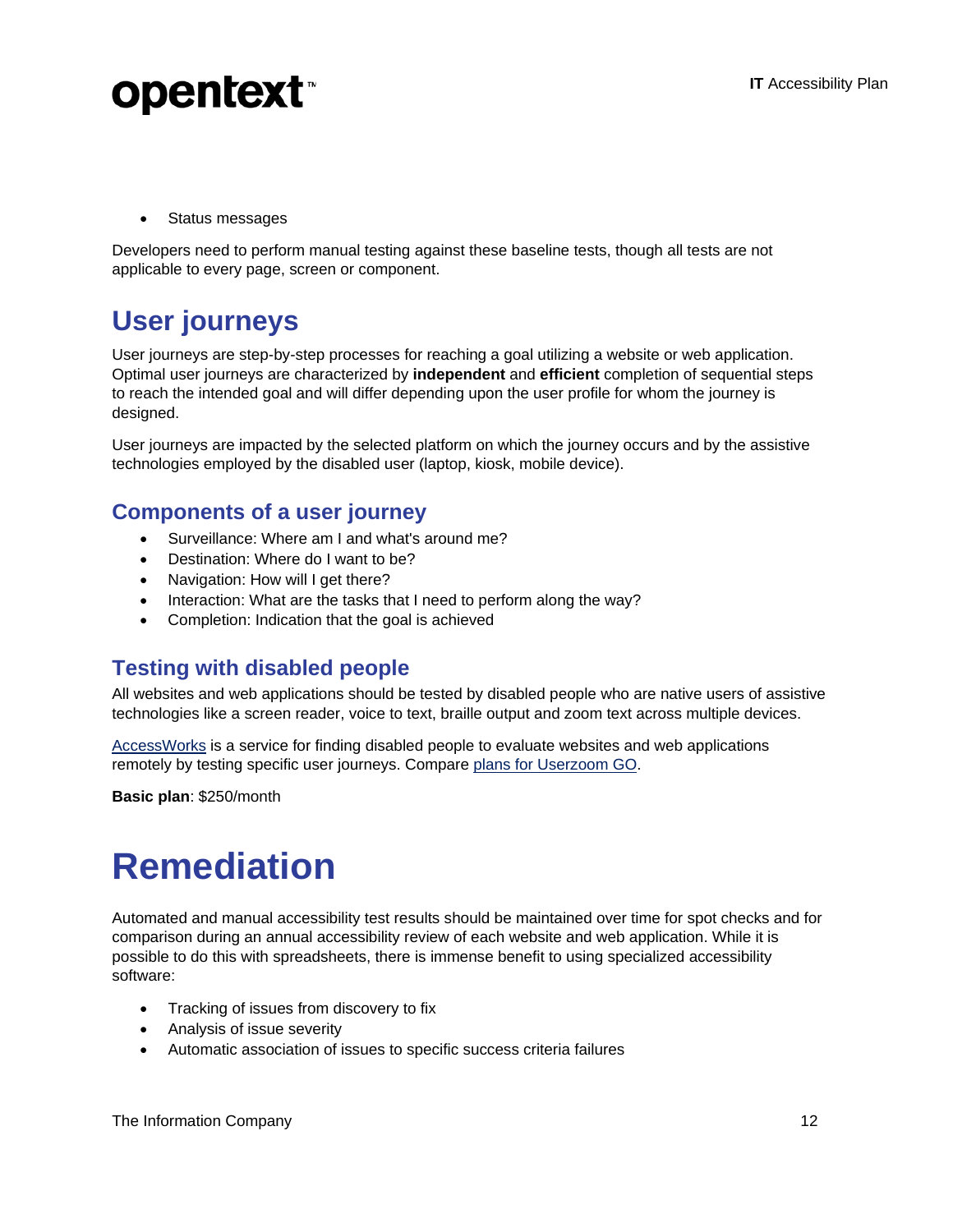

- Best practices to follow
- Integrates a manual testing methodology for accurate and efficient testing

#### <span id="page-12-0"></span>**Accessibility software**

OpenText should explore using accessibility software for finding, tracking and fixing issues due to the large number of sites it manages and the complexity of robust manual testing.

- [axe Auditor and axe Monitor](https://www.deque.com/axe/)
- [mortise](https://mortise.io/)
- [Accessible Resource Center](https://www.paciellogroup.com/products/accessibility-resource-center-arc/) (ARC)
- [Accessibility Management Platform \(AMP\)](https://www.levelaccess.com/solutions/software/amp/)

### <span id="page-12-1"></span>**3rd party code**

OpenText websites and web applications utilize a long list of JavaScript frameworks, libraries and plugins. Very often, this 3<sup>rd</sup> party code introduces accessibility issues. Developers need to consider the accessibility support before including any  $3<sup>rd</sup>$  party code as they will have to fix any major accessibility issues discovered.

# <span id="page-12-2"></span>**Appendix**

Below are websites that will be consolidated into the<https://www.opentext.com/> domain with content remediated as part of the OpenText Modernization project (1975084962).

| <b>Domain</b>                             | <b>Name</b>                                     | <b>Solution</b>              |
|-------------------------------------------|-------------------------------------------------|------------------------------|
| https://opentext.com/                     | OpenText                                        | Merge content into TeamSite  |
| https://www.opentext.com/TrainingRegistry | <b>Training Course Calendar</b>                 | Merge content into TeamSite  |
| https://businessnetwork.opentext.com/     | Business Network (EN)                           | Merge content into TeamSite  |
| https://partnerblogs.opentext.com/        | OT Partner Blog                                 | Retire                       |
| https://ottechsupport.wpengine.com/       | OpenText   GXS Cloud<br><b>Support Services</b> | Redirect to new landing page |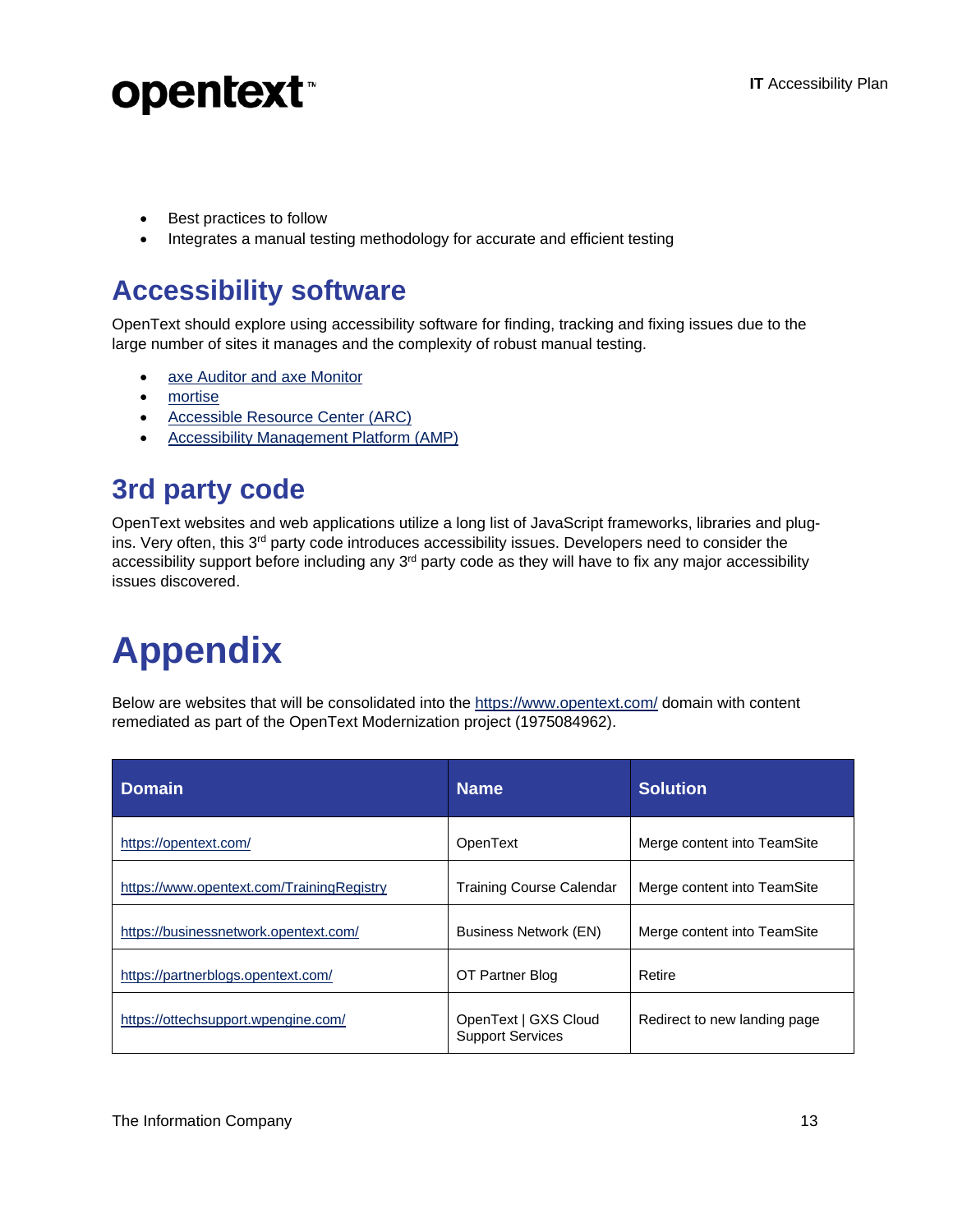| https://partners.opentext.com/           | <b>Partner Portal</b>              | Merge content into TeamSite |
|------------------------------------------|------------------------------------|-----------------------------|
| https://www.opentext.com/opentext-world/ | OpenText World (agenda<br>builder) | Merge content into TeamSite |

### <span id="page-13-0"></span>**Public-facing websites – partial inventory**

Last updated 21 January 2020.

| <b>URL</b>                               | <b>Site Name</b>               | <b>Solution</b> |
|------------------------------------------|--------------------------------|-----------------|
| https://opentext.com/<br>1)              | OpenText                       |                 |
| 2)<br>https://investors.opentext.com/    | <b>OT Investor Relations</b>   |                 |
| 3)<br>https://mysupport.opentext.com/    | My Support Ticket Portal       |                 |
| https://knowledge.opentext.com/<br>4)    | My Support KC                  |                 |
| https://epay.opentext.com/<br>5)         | ePay                           |                 |
| https://forums.opentext.com/<br>6)       | OpenText Forums                |                 |
| https://login.opentext.com/<br>7)        | OT Connect                     |                 |
| https://developer.opentext.com/<br>8)    | <b>Developer Community</b>     |                 |
| https://security.opentext.com/<br>9)     | OpenText Security              |                 |
| 10) https://searchopentext.com/          | OpenText Search                |                 |
| 11) https://carbonite.com/               | Carbonite                      |                 |
| 12) https://support.portal.covisint.com/ | <b>Covisint Support Portal</b> |                 |
| 13) *.Carbonite.com                      | Carbonite                      |                 |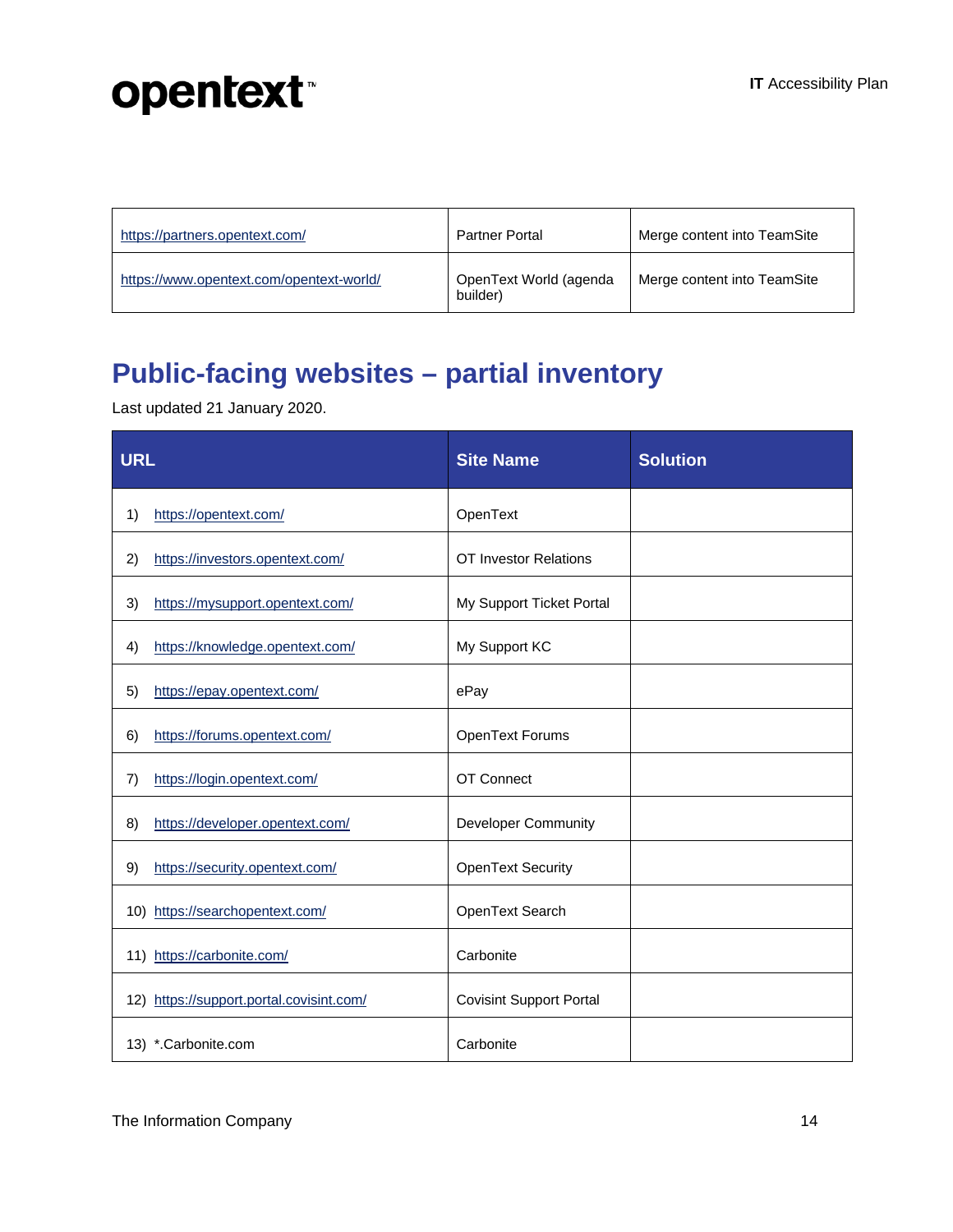| <b>URL</b>                              | <b>Site Name</b>                  | <b>Solution</b> |
|-----------------------------------------|-----------------------------------|-----------------|
| 14) https://www.webroot.com/            | Webroot                           |                 |
| 15) *. Webroot.com                      | Webroot                           |                 |
| 16) https://www.xmedius.com/            | <b>XMedius</b>                    |                 |
| 17) *.xmedius.com                       | <b>XMedius</b>                    |                 |
| 18) https://blogs.opentext.de/          | Blogs (DE)                        |                 |
| 19) https://blogs.opentext.com/         | Blogs (EN)                        |                 |
| 20) https://blogs.opentext.jp/          | Blogs (JP)                        |                 |
| 21) https://www.corporatetobank.com/    | Corporate-to-Bank                 |                 |
| 22) https://www.edileitfaden.de/        | EDI Basics (DE)                   |                 |
| 23) https://www.edibasics.com/          | EDI Basics (EN)                   |                 |
| 24) https://www.edipourtous.fr/         | EDI Basics (FR)                   |                 |
| 25) https://www.edibasics.co.uk/        | EDI Basics (UK)                   |                 |
| 26) https://www.einvoicingbasics.co.uk/ | e-Invoicing Basics                |                 |
| 27) http://www.faxbasics.com/           | <b>Fax Basics</b>                 |                 |
| 28) https://blog.hightail.com/          | <b>Hightail Blog</b>              |                 |
| 29) https://www.infogovbasics.com/      | Info Gov Basics                   |                 |
| 30) https://mands.gxs.co.uk/            | <b>M&amp;S Electronic Trading</b> |                 |
| 31) https://mips.health/                | <b>MIPS</b>                       |                 |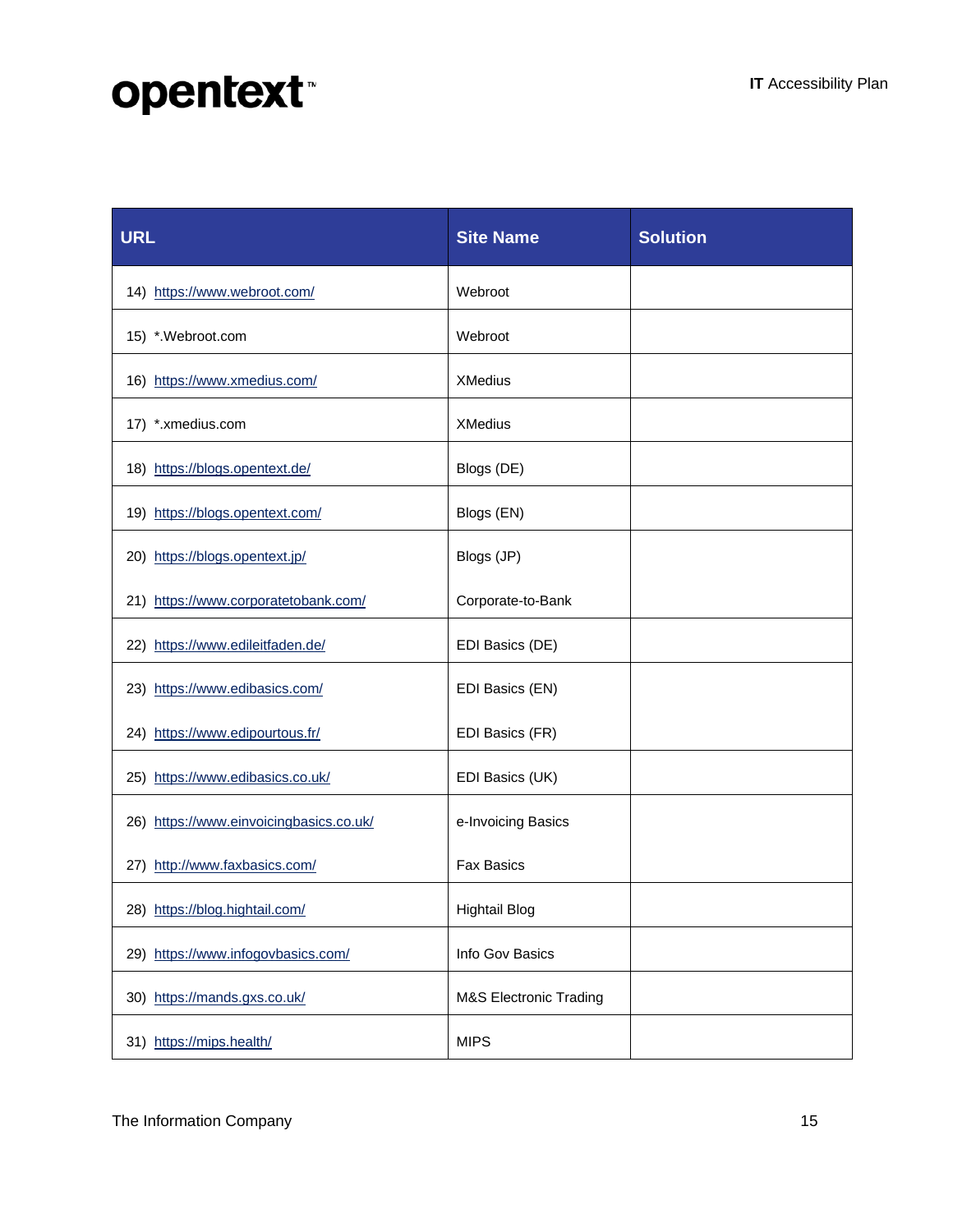| <b>URL</b>                             | <b>Site Name</b>   | <b>Solution</b> |
|----------------------------------------|--------------------|-----------------|
| 32) https://nestle.opentext.com/       | Nestle             |                 |
| 33) http://www.riteaidediservices.com/ | <b>RiteAid EDI</b> |                 |